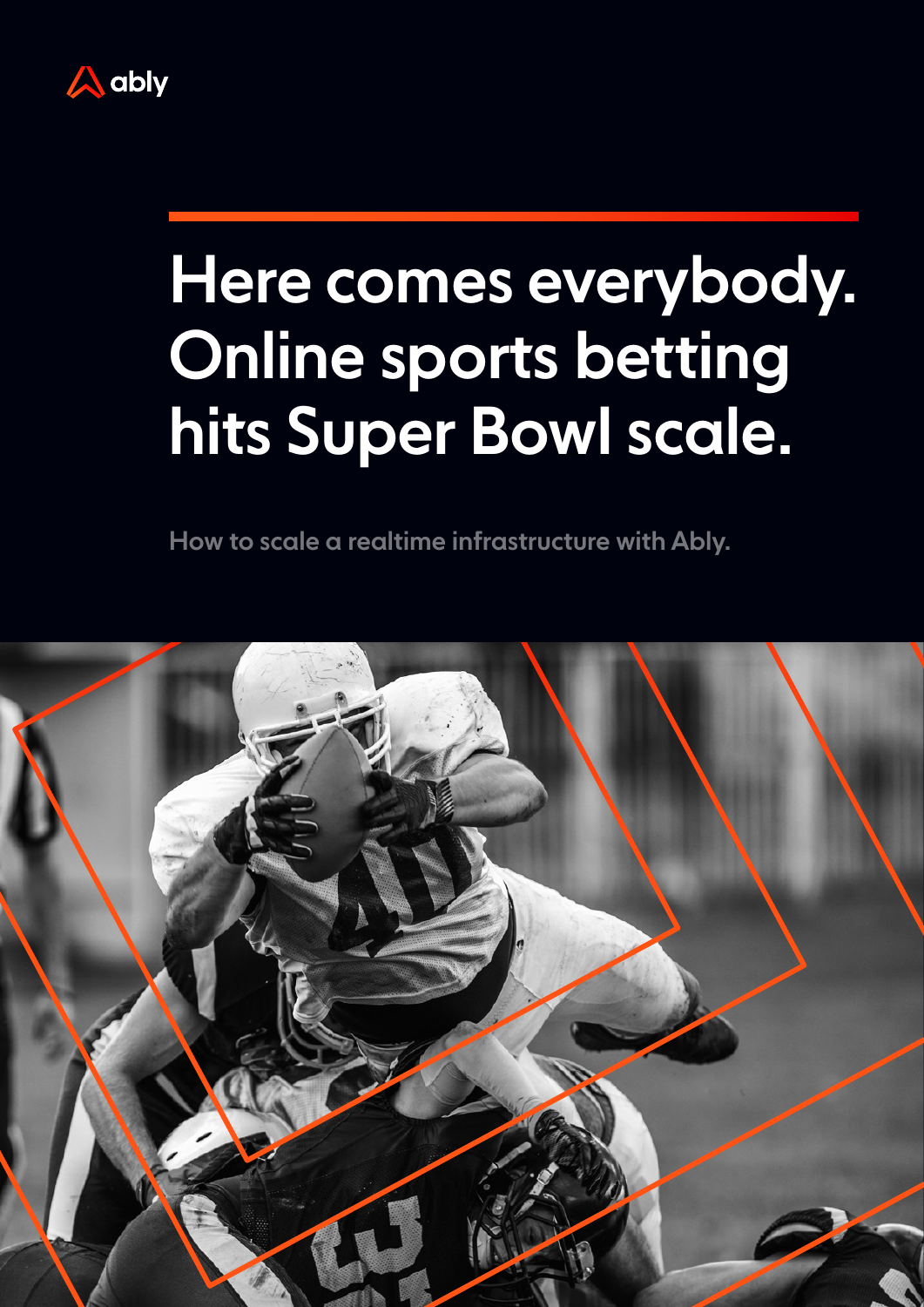

### Introduction

Sports betting is on the rise in the US as a growing number of states have recently legalized online and mobile sports betting.

As of early 2022, sports betting is legal in 30 states and Washington, DC, with more expected to follow suit. The industry has seen massive growth since the Supreme Court ruled on it in 2018, [with mobile apps increasingly being the chosen way for customers to](http://with mobile apps increasingly being the chosen way for customers to place a wager)  [place a wager](http://with mobile apps increasingly being the chosen way for customers to place a wager). By October 2021, wagers surpassed \$7 billion per month, which is more than a 20-fold increase since the ruling in 2018.

Regulated sportsbooks companies, such as FanDuel, DraftKings, BetRivers, and Barstool Sportsbook, are locked in competition to own a slice of potential profits.

In 2021 sportsbooks invested more than \$1 billion in marketing and advertising to grab market share from lucrative in-play and cash-out betting services.

[The Information](https://www.theinformation.com/articles/the-biggest-bet-in-sports-gambling-the-ad-push-to-grab-customers)

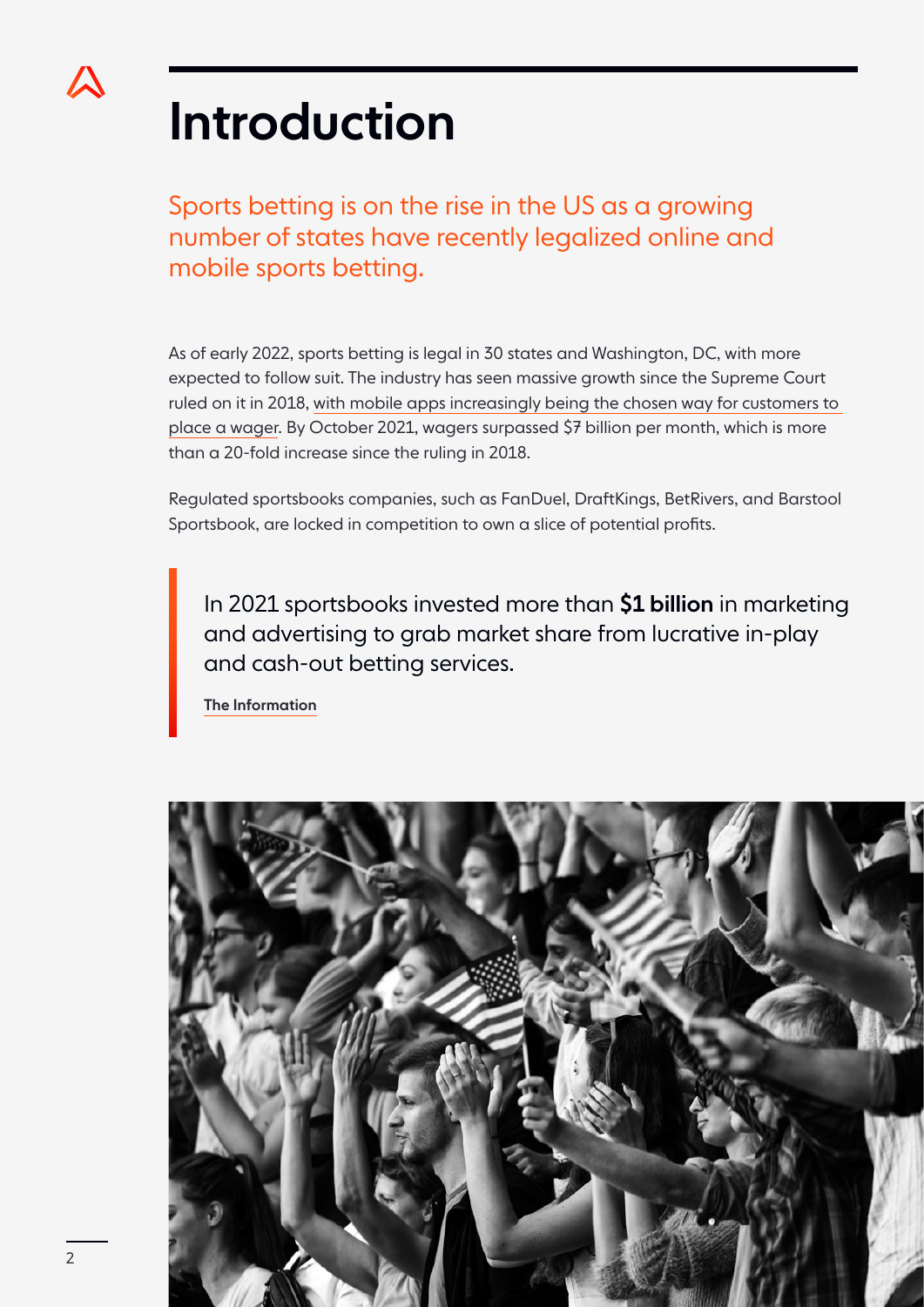## Super Bowl betting

The most significant event in the calendar for betting providers is the Super Bowl. According to the American Gaming Association, in 2021, more than 23 million Americans wagered a record \$4.3 billion on Super Bowl 55.

Superbowl 56 promises to be another high-volume and highly sought-after betting event. In 2022, the value of wagers is [expected to crush last year's record](https://www.americangaming.org/resources/americans-2021-nfl-betting-plans/) because of the additional states that have since legalized online betting.

Despite the record value of wagers placed during the Super Bowl 2021, customers placing bets through mobile apps and online expressed anger at service outages and poor app performance throughout the game.

#### "

"All MGM books down in Vegas! Not good for the middle of the Super Bowl"

"FanDuel, DraftKings, Penn's Barstool App and BetMGM all experienced technical issues just before and during the Super Bowl"

- DraftKings, BetRivers, and Barstool Sportsbook went down in the hour before the game. DraftKings attributed this outage to a massive spike in traffic to the backend provider, Kambi, which is common to those three books.
- FanDuel customers could not log in or place a bet in Pennsylvania, Michigan, and Illinois.
- BetMGM suffered an outage in Nevada for several hours that impacted their kiosks and over-the-counter processing alongside the mobile app.

Put simply, the volume of customers caused a surge of bets so demanding that it surpassed the normal operating capacity of the backend technology.

It's not surprising that, as the industry readies itself for Super Bowl 2022 on February 13th, the sportsbooks and their customers are wondering: are we about to see a replay of the outages of 2021?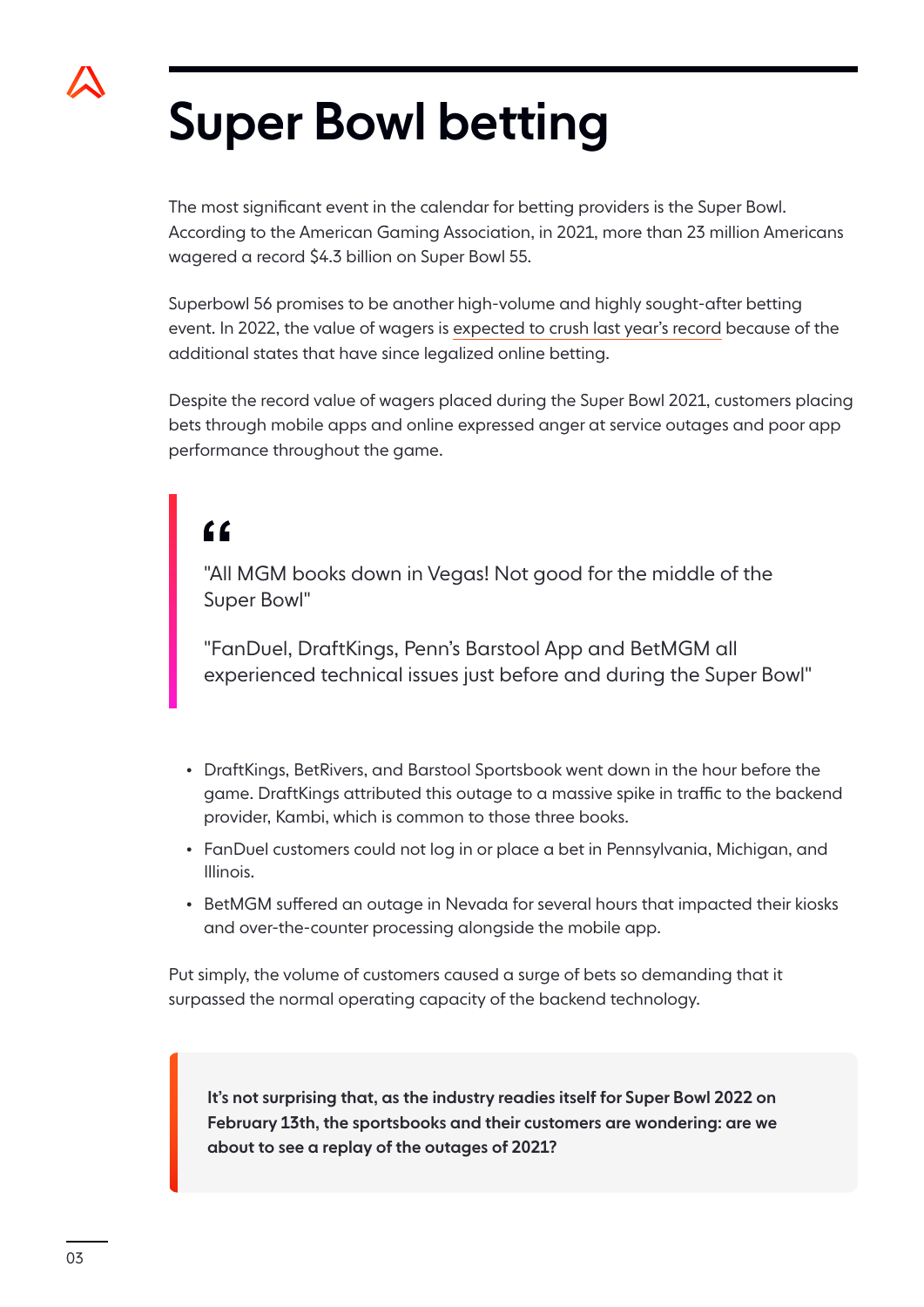

#### Will New York be a surge hot spot?

New York state legalized sports betting in early January 2022, just a few weeks ahead of Superbowl 56.

The New York State Gaming Commission reported that official sportsbooks in that state saw high levels of betting, with more than \$600 million of wagers placed in the two weeks following launch. Volumes were higher than analysts predicted; during the first 12 hours, New York saw about 2.5 times more sportsbook transactions than other popular sports betting markets.

There are just four mobile betting operators allowed to offer mobile bet wagering in the state, and the launch weekend was not without service interruption issues. Residents of New York who want to place a wager on Super Bowl 56 may need to prepare themselves for outages.

Official sportsbooks in New York state saw high levels of betting, with more than \$600 million of wagers placed in the two weeks following launch.

The New York State Gaming Commission

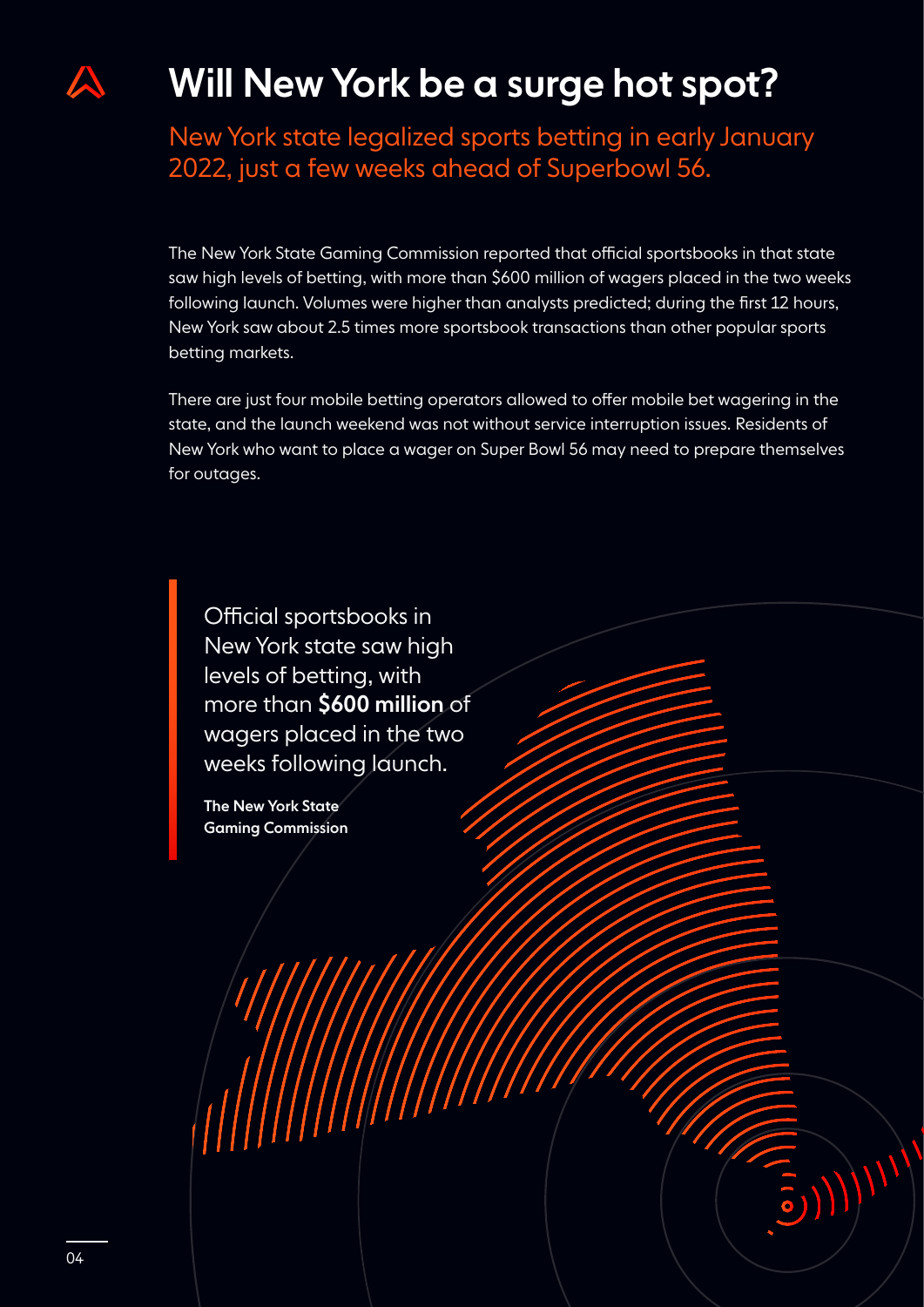

## Failure by success

As mobile betting took off in the US and the market grew competitive, the rush for a share of the profits drove sportsbooks to invest in front-end technology while trusting legacy third-party providers for their back-end services.

The industry risks failing due to its success. During major events, bettor demand has grown to the point that the back-end capacity for wagers now regularly hits a failure threshold. The existing systems cannot scale aggressively, which leads to outages. Even at lower loads, the quality of service fails in terms of performance, data delivery, and integrity needed to meet the expectations of realtime performance.

Customer experience is a competitive battleground because mobile sportsbook users are [digital natives](https://morningconsult.com/2022/01/18/sports-betting-trends/) with low brand loyalty and high expectations of an app. Following a poor experience, [users will flock to a competitor app](https://ably.com/resources/whitepapers/6-ways-to-lose-sports-customers) that offers even slightly better performance. To defend against churn and increase market share, sportsbook providers need to migrate to use reliable back-end platforms.

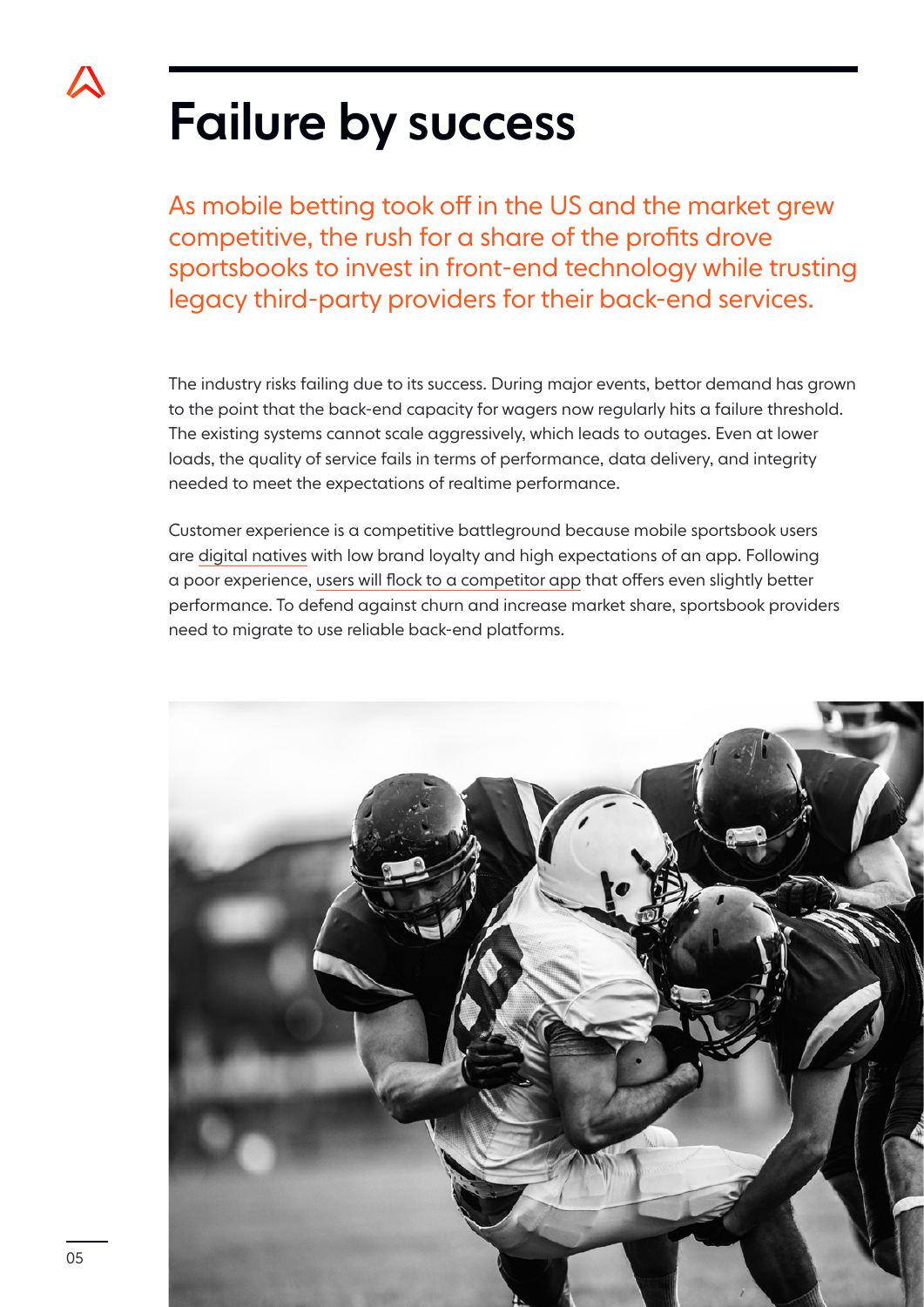## Tackling the realtime challenge

A successful realtime system behind a betting platform must deal with an unpredictable and rapidly changing number of end-users and tolerate massive spikes in demand during major sporting events without outages.

User verification and security systems need to support large volumes of concurrent login attempts. Customers want to log in swiftly, or they will be frustrated.

Information such as odds needs to be delivered as fast as possible, so it is valid and actionable for in-game betting. When users can't place a bet because the odds have changed before they verify their wager, they lose trust in the platform. Updates to odds must not be lost on their way to the customer, nor bets lost once submitted.

To meet these challenging requirements, a dependable realtime system to underpin a betting application needs the following characteristics:

- High availability and fault tolerance. It should continue to operate without interruption, even in adverse conditions like infrastructure failures.
- Low latency. High performance to ensure a good user experience and minimize the risk of incurring high liabilities. The faster you receive and process bets, the quicker you're able to generate new, updated odds and send them to users.
- Dynamic elasticity. Scales as needed to deal with surges of millions of users.
- Surge resistance. When demand is highest, more messages will be received than can be processed immediately, but a realtime system with critical surge resistance guarantees to store these messages.

Data integrity guarantees. Message ordering and exactly once delivery.

Connection-state recovery. End-users should never lose data during disconnections. The realtime system must ensure continuity of service with high levels of message survivability.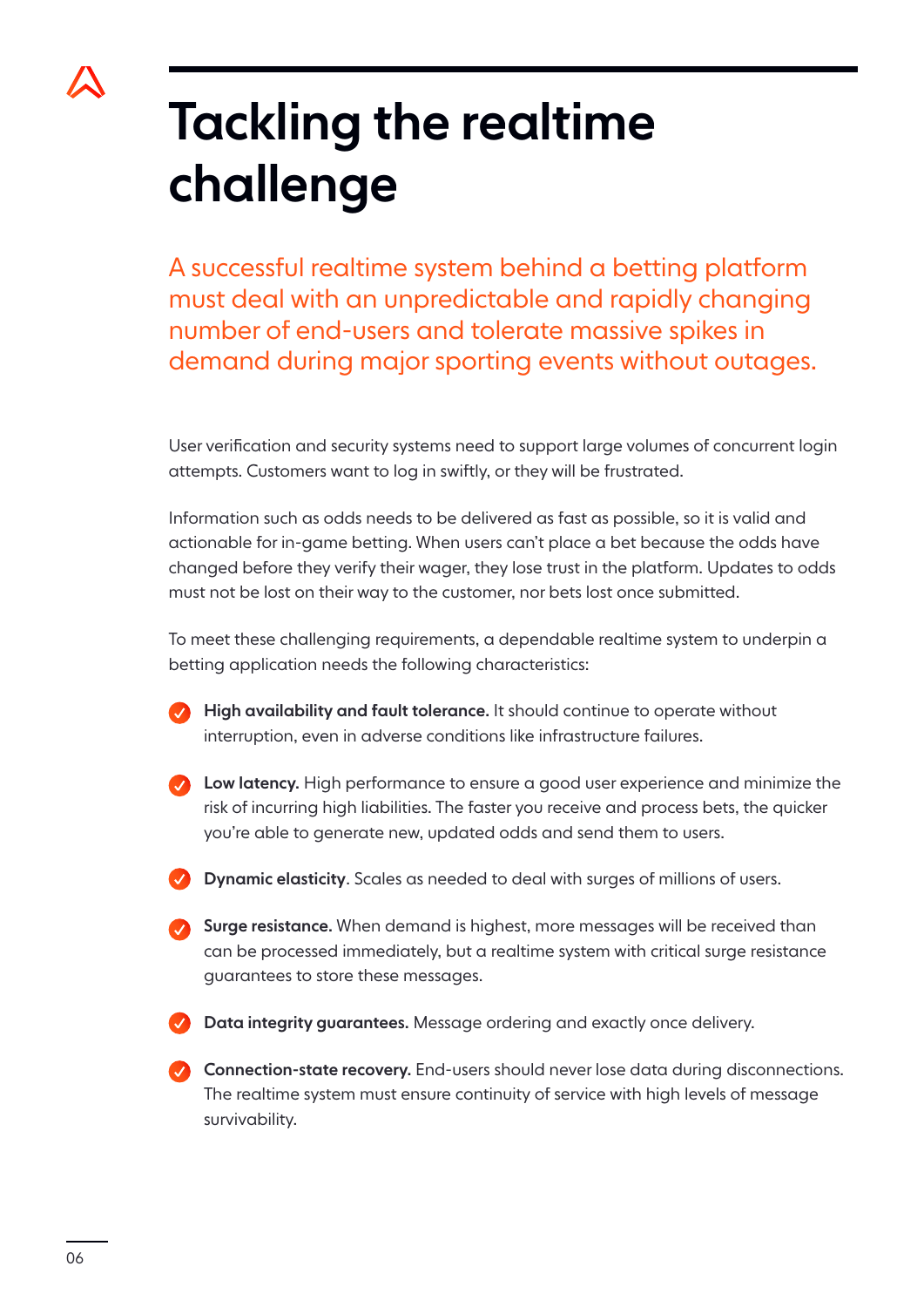

### Build a robust mobile sportsbook with a serverless architecture

Sportsbooks need to invest in their existing technology stacks and bring on board systems that can cope with the aggressive scale and agility required.

A serverless cloud-based architecture provides a dependable infrastructure with elasticity to match capacity. [Sky Betting & Gaming describe their move to a serverless architecture](https://sbg.technology/2017/09/07/trading-on-aws/) as follows:

#### $66$

One huge benefit of using AWS over building and hosting our own servers is that we get redundancy out of the box as all of the AWS services we are using are hosted across multiple availability zones in each region...We now also no longer have to provision servers as we can spin up new environments and deploy to them incredibly quickly with Terraform and a script.



Leanne Jagger Software Engineer

**sky** betting & gaming

In combination with AWS, to ensure a fault-tolerant, autoscaling solution, a sportsbook should adopt a realtime platform that offers a global network to send time-critical data such as odds to end-users at the network edge in realtime, and receive bets back into the system, with utmost reliability.

[Ably](https://www.ably.com) is a realtime platform that simplifies synchronization between apps and serverless architectures and [integrates natively with the AWS ecosystem.](https://ably.com/aws/serverless) There is no need for infrastructure management & provisioning: your realtime setup can be easily managed and integrated via a dashboard or API. By combining Ably and AWS, you don't have to consider availability and redundancy or cross-region provisioning.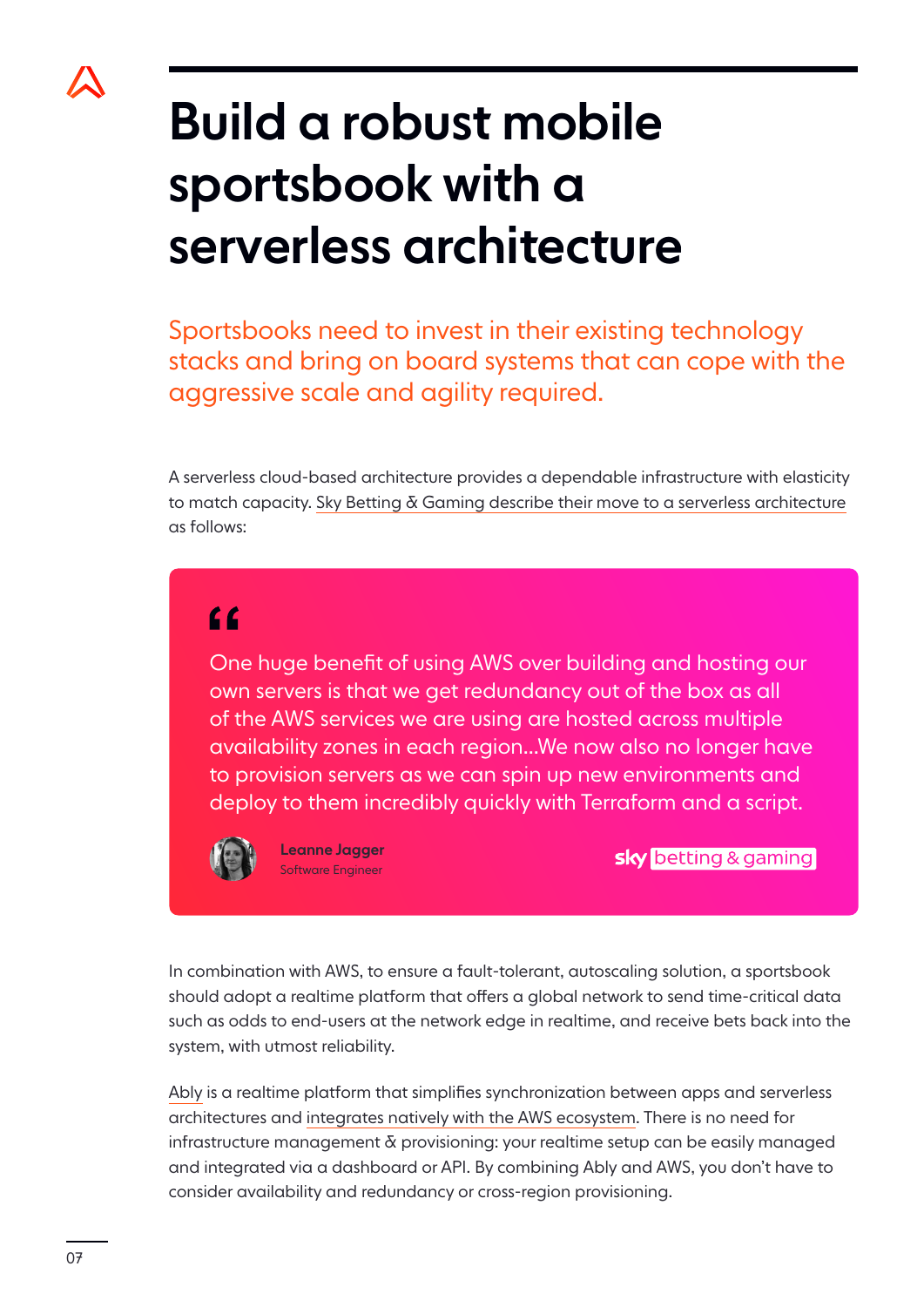



- Ably is designed to absorb unexpected spikes in traffic. Autoscaling systems actively manage capacity across 15 datacenters and 205 edge acceleration PoPs.
- We predict when capacity is needed and provision automatically to maintain sufficient spare capacity at all times.
- Datacenters that become overloaded will shed traffic to other datacenters.
- Any single customer experiencing a spike of 100x their usual traffic load, for example, may only result in a 10% increase globally for our cluster.

Out-of-the-box, companies benefit from Ably's massively scalable global network, unique data ordering, and delivery guarantees. We offer legitimate 99.999% uptime SLAs thanks to our [fault-tolerant infrastructure](https://ably.com/blog/engineering-dependability-and-fault-tolerance-in-a-distributed-system) and [four pillars of dependability](https://ably.com/four-pillars-of-dependability).

Ably is proven in this space. The [Australian Open](https://ausopen.com/) is one of the four major tennis tournaments in the global sports calendar and airs live in 220 territories to more than 900 million homes. The Australian Open is owned and managed by [Tennis Australia, which has](https://ably.com/case-studies/tennis-australia)  [used Ably since 2018](https://ably.com/case-studies/tennis-australia) to meet the challenge of providing real-time scores, updates and commentary to the event's global fan base (over 1 million users to receive updates within 500ms, for the 95th percentile of all users). Losing users through poor data delivery is not an option for them. Their advertising revenue depends on continuous data delivery for its sponsors and partners.

Ably also works with companies such as Genius Sports, Stadion, Fanmio and NeoGames.

#### RELATED ARTICLES

- [Architectural design patterns for betting app developers](https://ably.com/blog/design-patterns-betting-apps)
- Online gaming  $\delta$  sports betting: 6 ways to exceed users' realtime expectations
- [The real\(time\) future of sports data](https://ably.com/blog/the-real-time-future-of-sports-data)